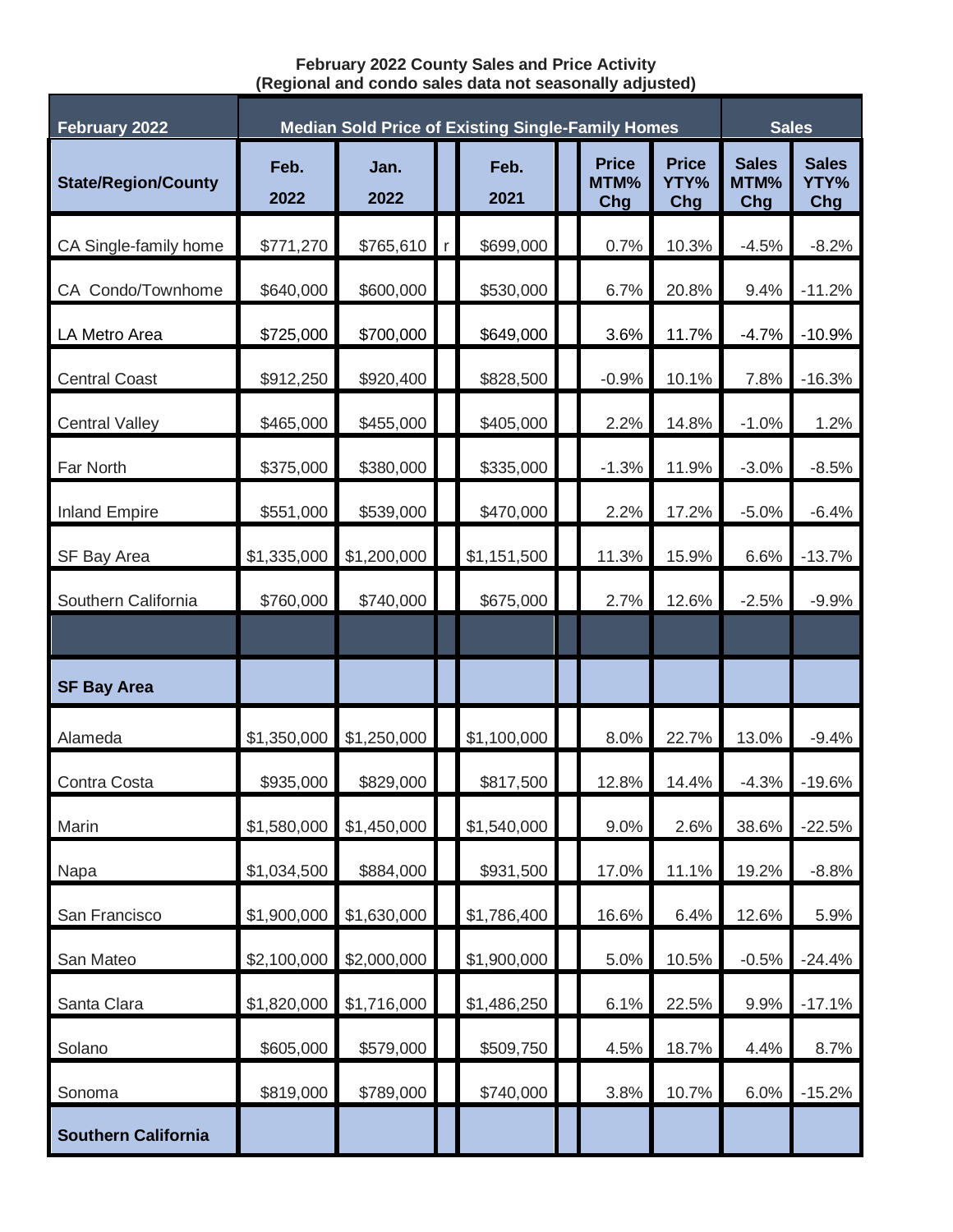| Los Angeles           | \$773,490   | \$800,960   | \$686,760   | $-3.4%$ | 12.6%    | $-4.5%$  | $-7.3%$  |
|-----------------------|-------------|-------------|-------------|---------|----------|----------|----------|
| Orange                | \$1,260,000 | \$1,195,000 | \$995,000   | 5.4%    | 26.6%    | $-5.1%$  | $-26.0%$ |
| Riverside             | \$605,030   | \$590,000   | \$519,500   | 2.5%    | 16.5%    | $-4.7%$  | $-8.2%$  |
| San Bernardino        | \$450,000   | \$450,000   | \$389,900   | 0.0%    | 15.4%    | $-5.3%$  | $-3.4%$  |
| San Diego             | \$888,000   | \$875,000   | \$765,000   | 1.5%    | 16.1%    | 7.3%     | $-5.6%$  |
| Ventura               | \$887,500   | \$850,000   | \$750,000   | 4.4%    | 18.3%    | $-1.7%$  | $-16.8%$ |
| <b>Central Coast</b>  |             |             |             |         |          |          |          |
| Monterey              | \$885,000   | \$875,000   | \$820,000   | 1.1%    | 7.9%     | $-0.6%$  | $-12.8%$ |
| San Luis Obispo       | \$830,500   | \$851,500   | \$700,000   | $-2.5%$ | 18.6%    | 23.3%    | $-26.2%$ |
| Santa Barbara         | \$1,050,000 | \$912,500   | \$1,174,080 | 15.1%   | $-10.6%$ | 1.1%     | $-5.3%$  |
| Santa Cruz            | \$1,380,000 | \$1,257,500 | \$1,058,000 | 9.7%    | 30.4%    | 10.7%    | $-18.4%$ |
| <b>Central Valley</b> |             |             |             |         |          |          |          |
| Fresno                | \$405,000   | \$395,500   | \$350,000   | 2.4%    | 15.7%    | 5.3%     | 7.2%     |
| Glenn                 |             |             |             | 24.1%   |          |          |          |
|                       | \$412,500   | \$332,500   | \$319,500   |         | 29.1%    | 42.9%    | 25.0%    |
| Kern                  | \$370,000   | \$367,000   | \$295,000   | 0.8%    | 25.4%    | $-3.3%$  | $-4.9%$  |
| Kings                 | \$327,000   | \$322,500   | \$280,000   | 1.4%    | 16.8%    | $-13.6%$ | $-8.1%$  |
| Madera                | \$400,000   | \$394,000   | \$354,500   | 1.5%    | 12.8%    | 13.4%    | $-0.8%$  |
| Merced                | \$390,000   | \$387,380   | \$318,750   | 0.7%    | 22.4%    | $-29.0%$ | $-6.6%$  |
| Placer                | \$675,000   | \$670,000   | \$599,500   | 0.7%    | 12.6%    | 2.1%     | $-2.0%$  |
| Sacramento            | \$541,500   | \$524,000   | \$463,000   | 3.3%    | 17.0%    | 5.2%     | 2.4%     |
| San Benito            | \$860,000   | \$842,500   | \$700,000   | 2.1%    | 22.9%    | 2.8%     | 8.8%     |
| San Joaquin           | \$505,500   | \$499,950   | \$436,300   | 1.1%    | 15.9%    | $-6.2%$  | 2.8%     |
| Stanislaus            | \$452,400   | \$450,000   | \$405,000   | 0.5%    | 11.7%    | $-16.3%$ | $-1.3%$  |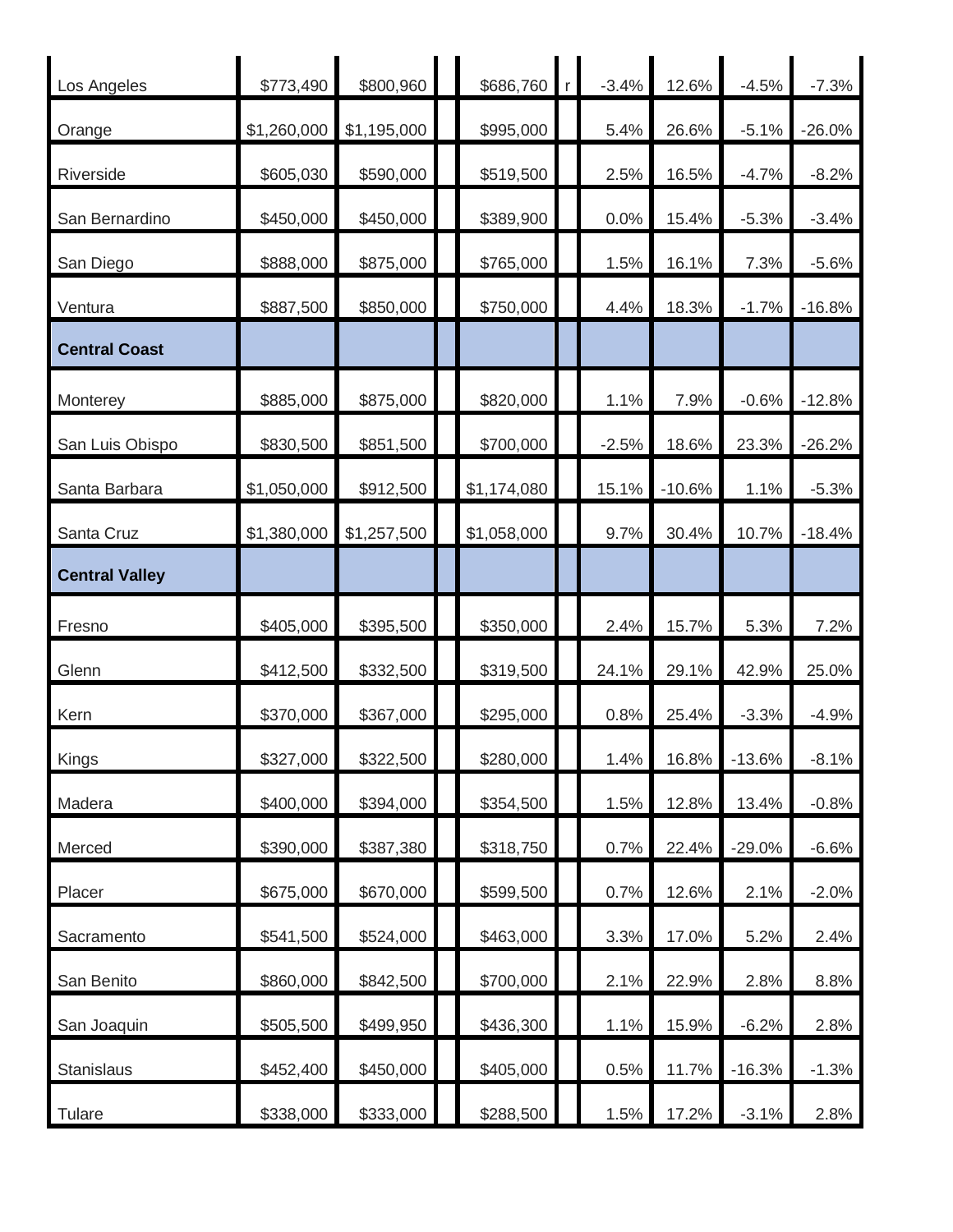| <b>Far North</b>             |           |           |             |          |          |          |          |
|------------------------------|-----------|-----------|-------------|----------|----------|----------|----------|
| <b>Butte</b>                 | \$426,500 | \$456,000 | \$397,000   | $-6.5%$  | 7.4%     | 14.3%    | 5.7%     |
| Lassen                       | \$239,000 | \$259,000 | \$208,250   | $-7.7%$  | 14.8%    | 0.0%     | 15.0%    |
| Plumas                       | \$339,000 | \$460,000 | \$329,500   | $-26.3%$ | 2.9%     | $-59.3%$ | $-62.1%$ |
| Shasta                       | \$375,000 | \$375,000 | \$329,950   | 0.0%     | 13.7%    | $-0.5%$  | $-12.1%$ |
| Siskiyou                     | \$340,000 | \$296,000 | \$322,500   | 14.9%    | 5.4%     | $-16.7%$ | 45.8%    |
| Tehama                       | \$311,250 | \$359,000 | \$299,000   | $-13.3%$ | 4.1%     | $-7.7%$  | $-26.5%$ |
| <b>Other Calif. Counties</b> |           |           |             |          |          |          |          |
| Amador                       | \$449,000 | \$400,000 | \$406,280   | 12.3%    | 10.5%    | $-10.3%$ | $-35.2%$ |
| Calaveras                    | \$510,000 | \$467,500 | \$441,500   | 9.1%     | 15.5%    | $-3.8%$  | 1.3%     |
| Del Norte                    | \$390,000 | \$372,500 | \$359,000   | 4.7%     | 8.6%     | $-12.5%$ | $-26.3%$ |
| El Dorado                    | \$730,000 | \$607,500 | \$577,500   | 20.2%    | 26.4%    | 6.6%     | $-13.5%$ |
| Humboldt                     | \$452,500 | \$425,000 | \$360,000   | 6.5%     | 25.7%    | $-21.4%$ | $-21.4%$ |
| Lake                         | \$360,000 | \$349,900 | \$326,500   | 2.9%     | 10.3%    | $-6.2%$  | $-29.1%$ |
| Mariposa                     | \$446,250 | \$350,000 | \$397,500   | 27.5%    | 12.3%    | $-25.0%$ | $-50.0%$ |
| Mendocino                    | \$500,000 | \$508,500 | \$525,000   | $-1.7%$  | $-4.8%$  | $-13.2%$ | $-32.7%$ |
| Mono                         | \$992,500 | \$950,000 | \$1,435,000 | 4.5%     | $-30.8%$ | $-33.3%$ | $-28.6%$ |
| Nevada                       | \$547,500 | \$550,000 | \$519,500   | $-0.5%$  | 5.4%     | $-22.9%$ | $-22.2%$ |
| Sutter                       | \$420,000 | \$415,000 | \$395,000   | 1.2%     | 6.3%     | $-13.9%$ | 31.9%    |
| Tuolumne                     | \$433,500 | \$386,750 | \$375,000   | 12.1%    | 15.6%    | 28.6%    | $-11.1%$ |
| Yolo                         | \$666,420 | \$542,500 | \$520,000   | 22.8%    | 28.2%    | 31.4%    | $-13.2%$ |
| Yuba                         | \$450,000 | \$402,500 | \$370,000   | 11.8%    | 21.6%    | $-8.0\%$ | 65.3%    |

r = revised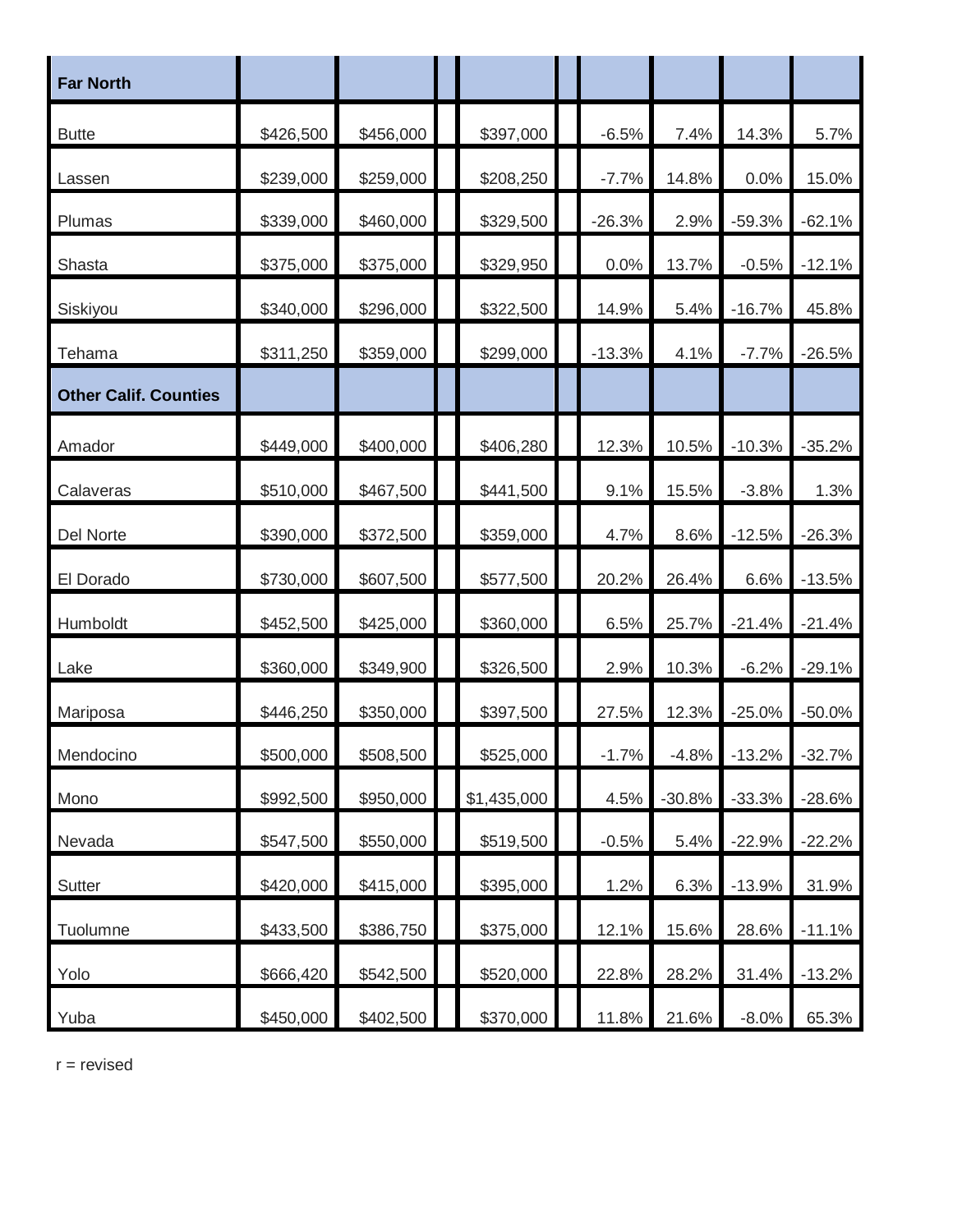For release: March 15, 2022

## **California home sales edge higher in February amid geopolitical tensions and inflation uncertainty, C.A.R. reports**

- Existing, single-family home sales totaled 424,640 in February on a seasonally adjusted annualized rate, down 4.5 percent from January and down 8.2 percent from February 2021.
- February's statewide median home price was \$771,270, up 0.7 percent from January and up 10.3 percent from February 2021.
- Year-to-date statewide home sales were down 8.3 percent in February.

LOS ANGELES (March 15) – Despite higher interest rates alongside geopolitical uncertainty caused by the Russia-Ukraine conflict, California's housing market continued to maintain a solid sales pace even while the number of homes sold were lower than last year's unusually strong market, the **[CALIFORNIA ASSOCIATION OF](http://www.car.org/)  [REALTORS](http://www.car.org/)**® (C.A.R.) said today.

Closed escrow sales of existing, single-family detached homes in California totaled a seasonally adjusted annualized rate of 424,640 in February, according to information collected by C.A.R. from more than 90 local REALTOR® associations and MLSs statewide. The statewide annualized sales figure represents what would be the total number of homes sold during 2022 if sales maintained the February pace throughout the year. It is adjusted to account for seasonal factors that typically influence home sales.

February's sales pace was down 4.5 percent on a monthly basis from 444,540 in January and was down 8.2 percent from a year ago, when 462,720 homes were sold on an annualized basis. The year-over-year sales decrease was the eighth straight decline and the smallest in seven months.

"Despite higher mortgage rates, California's housing market is holding up remarkably strong, with home prices reaccelerating, market competition growing and signs that the listings crunch is thawing," said C.A.R. President Otto Catrina, a Bay Area real estate broker and REALTOR® . "Prospective buyers are taking advantage of still-low rates before they move higher and getting a jump on competition before the start of the spring homebuying season."

California home prices continued to increase from the prior year, picking up momentum again after slowing down for eight consecutive months. The statewide median price inched up to \$771,270 in February, up 0.7 percent from January's \$765,610 and up 10.3 percent from the \$699,000 recorded in February 2021. The stronger-than-expected growth in the statewide median price is attributed partly to a change in the mix of sales toward homes in the milliondollar price range, as sales jumped in higher-priced regions such as the Central Coast and the San Francisco Bay Area.

"While home sales declined from both the previous month and year, February's sales pace was still the second highest sales level for a February in the last 10 years and strong relative to pre-pandemic levels of 2018 and 2019," said C.A.R. Vice President and Chief Economist Jordan Levine. "However, the invasion of Ukraine has created geopolitical headwinds and pushed up inflation up a notch, which may keep mortgage rates elevated and cause the housing market to retreat amid the uncertainty."

At an index of 67 in February, C.A.R.'s monthly Consumer Housing Sentiment Index dropped 2 points from last month as consumers acknowledged the current market challenges and felt increasingly pessimistic about homebuying opportunities. Consumers who thought it was a "Good time to buy" dropped to 16 in February from 19 last month and from 28 points last year. Still, one in every four consumers are holding out hope that it will be easier to find a home in the next 12 months and nearly two in every three believe that home prices will rise over the same period of time.

Other key points from C.A.R.'s February 2022 resale housing report include:

 At the regional level, all major regions except the Central Valley recorded a decrease in sales on a year-over-year basis, but lower-priced areas continued to fare better than higher-priced areas in the Golden State. The Central Coast region had the sharpest decline of all regions, with sales in February dropping 16.3 percent from a year ago. To put things into perspective though, housing demand was abnormally strong early last year with sales in February 2021 surging 22.4 percent from the prior year. The San Francisco Bay Area and Southern California also